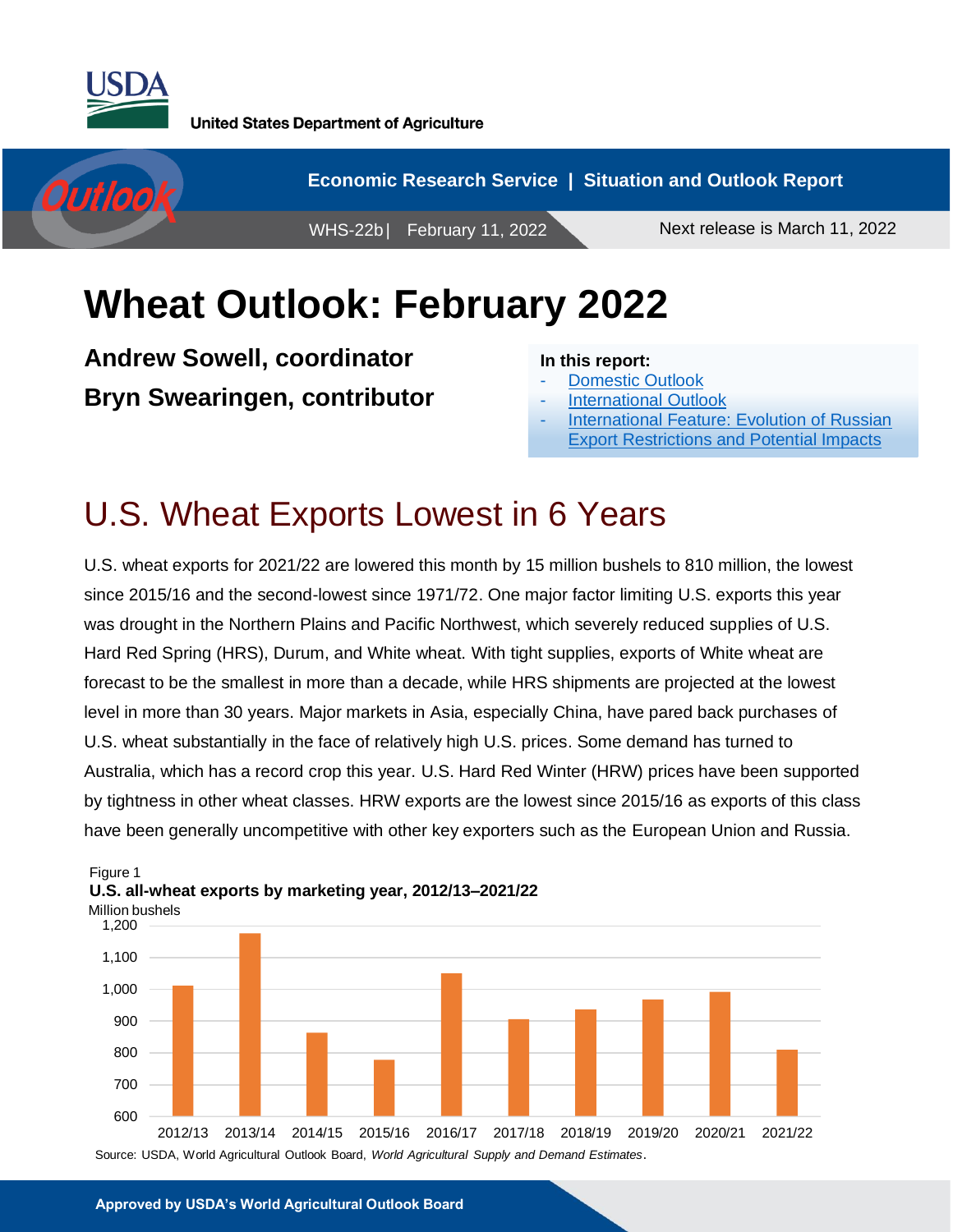# <span id="page-1-0"></span>Domestic Outlook

### Domestic Changes at a Glance:

- The 2021/22 all-wheat export forecast is reduced 15 million bushels to 810 million on a weak pace of export sales and shipments. Official exports for June through December total 488 million bushels, down 16 percent from the same period last year, based on calculations from U.S. Bureau of the Census data. This 7-month total is 60 percent of the revised marketing year (June-May) projection. Export sales (both new sales and shipments) have remained slow throughout January, as reported by USDA's Foreign Agricultural Service (FAS) in the *U.S. Export Sales* report.
	- o Projected Hard Red Winter (HRW) exports are reduced 10 million bushels to 325 million. U.S. HRW export prices continue to be at a premium to key competitors, which will limit exports beyond the traditional markets.
	- $\circ$  Exports for White wheat are reduced 5 million bushels to 145 million. Supplies of this class are particularly tight as production last year was limited due to drought in the Pacific Northwest. Prices for this class remain elevated and export sales have been relatively stagnant in recent months as elevated prices have caused some buyers to look for wheat from other sources.
- The 2021/22 all-wheat import forecast remains at 100 million bushels with all by-class projections also unchanged. Imports during June-December total 57 million bushels, down 12 percent from the same period last year.
	- $\circ$  U.S. Durum imports total 22 million bushels during June-December, representing 56 percent of the marketing year forecast of 40 million bushels.
	- $\circ$  U.S. imports of HRS during June through December total 26 million bushels, representing 58 percent of the marketing year projection for this class (45 million bushels).
- The 2021/22 season-average farm price is raised \$0.15 per bushel to \$7.30 based on the strong farmgate prices through December as reported in the January 31 National Agricultural Statistics Service (NASS) *Agricultural Prices*. The December 2021 all-wheat farmgate price was estimated at \$8.58, which is up from \$8.51 in November 2021 and well above the \$5.46 in December 2020.
- All-wheat seed use is reduced 2 million bushels to 64 million based on updated data from USDA/NASS. Projected HRS seedings are lowered 1 million bushels to 15.5 million, based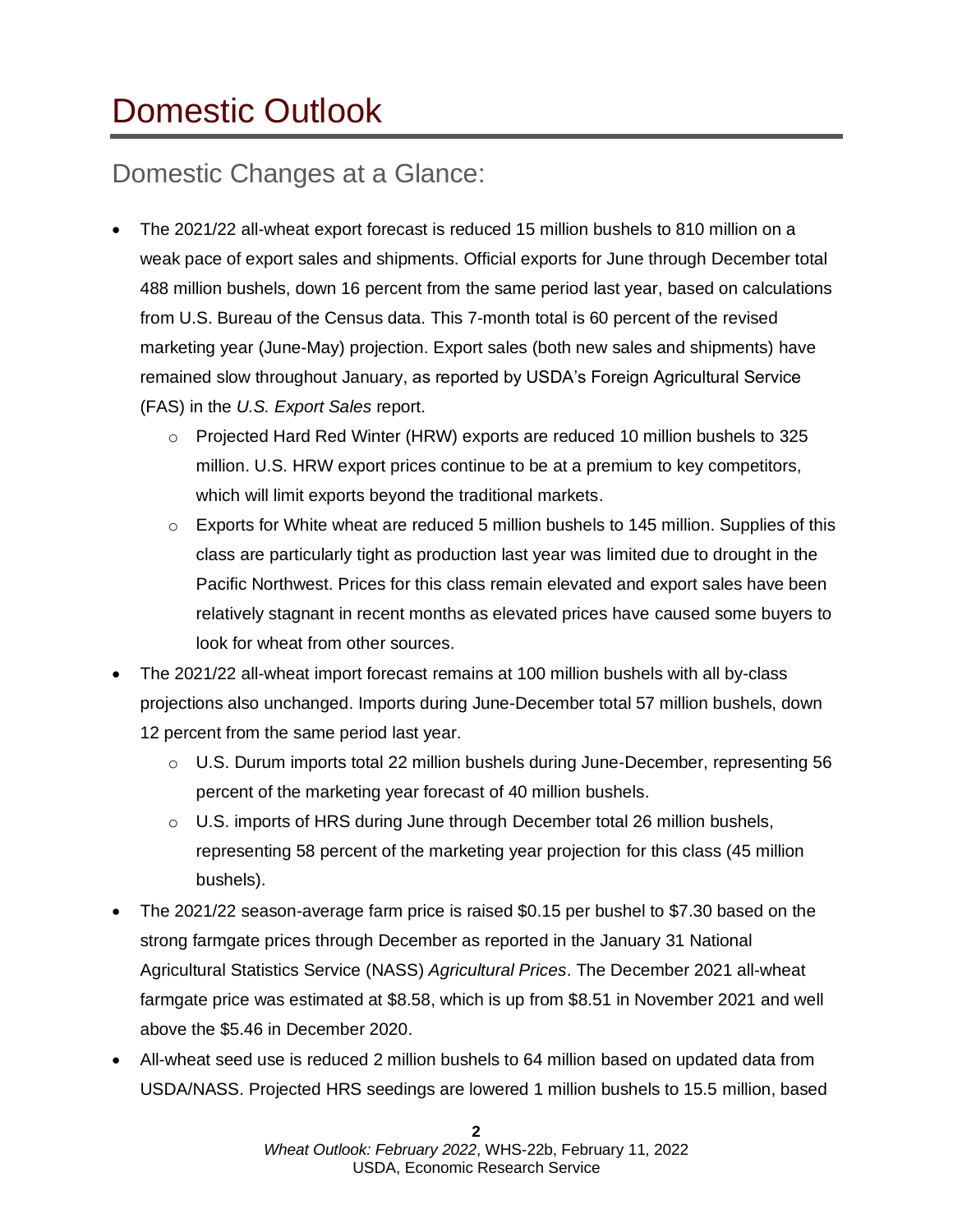on lower-than-anticipated use in the first quarter. Projected HRW seed use is now estimated at 26.5 million bushels (down 0.5 million). SRW seed use is projected lower by 0.5 million bushels to 13.5 million. Seed use during the second quarter for both HRW and SRW was lower than anticipated but use for the full marketing year is still projected higher from last year based on larger expected 2022/23 plantings. Seed use is also revised higher for both 2019/20 and 2020/21.

• The major changes to the U.S. all-wheat balance sheet are summarized in table 1.

| <b>Balance</b><br>sheet item     | 2020/21<br><b>January</b> | 2021/22<br><b>January</b> | 2021/22<br><b>February</b> | 2021/22<br><b>Change</b><br>month to<br>month                                                               | <b>Comments</b>                                                                                                                       |
|----------------------------------|---------------------------|---------------------------|----------------------------|-------------------------------------------------------------------------------------------------------------|---------------------------------------------------------------------------------------------------------------------------------------|
| Supply, total                    |                           |                           |                            |                                                                                                             | <b>June-May marketing</b><br>year                                                                                                     |
| <b>Beginning</b><br>stocks       | 1,028                     | 845                       | 845                        |                                                                                                             |                                                                                                                                       |
| Production                       | 1,828                     | 1,646                     | 1,646                      |                                                                                                             |                                                                                                                                       |
| Imports                          | 100                       | 100                       | 100                        |                                                                                                             |                                                                                                                                       |
| Supply, total                    | 2,957                     | 2,591                     | 2,591                      |                                                                                                             |                                                                                                                                       |
| <b>Demand</b>                    |                           |                           |                            |                                                                                                             |                                                                                                                                       |
| Food                             | 961                       | 962                       | 959                        | $-3$                                                                                                        | Reduced use of Durum<br>based on updated data                                                                                         |
| Seed                             | 64                        | 66                        | 64                         | $-2$                                                                                                        | Lower estimated seed use<br>for Hard Red Spring (HRS),<br>Hard Red Winter (HRW),<br>and Soft Red Winter (SRW)                         |
| Feed and<br>residual             | 95                        | 110                       | 110                        |                                                                                                             |                                                                                                                                       |
| Domestic,<br>total               | 1,120                     | 1,138                     | 1,133                      | $-5$                                                                                                        |                                                                                                                                       |
| <b>Exports</b>                   | 992                       | 825                       | 810                        | $-15$                                                                                                       | Adjustments to HRW and<br>White wheat on slow pace<br>of sales and shipments                                                          |
| Use, total                       | 2,111                     | 1,963                     | 1,943                      | $-20$                                                                                                       |                                                                                                                                       |
| Ending<br>stocks                 | 845                       | 628                       | 648                        | $+20$                                                                                                       | Ending stocks still lowest<br>since 2013/14                                                                                           |
| Season-<br>average farm<br>price | \$5.05                    | \$7.15                    | \$7.30                     | $+ $0.15$<br>Source: USDA, World Agricultural Outlook Board World Agricultural Supply and Demand Estimates. | Final USDA price data<br>through December and<br>expectations for continued<br>strong futures and cash<br>prices in the coming months |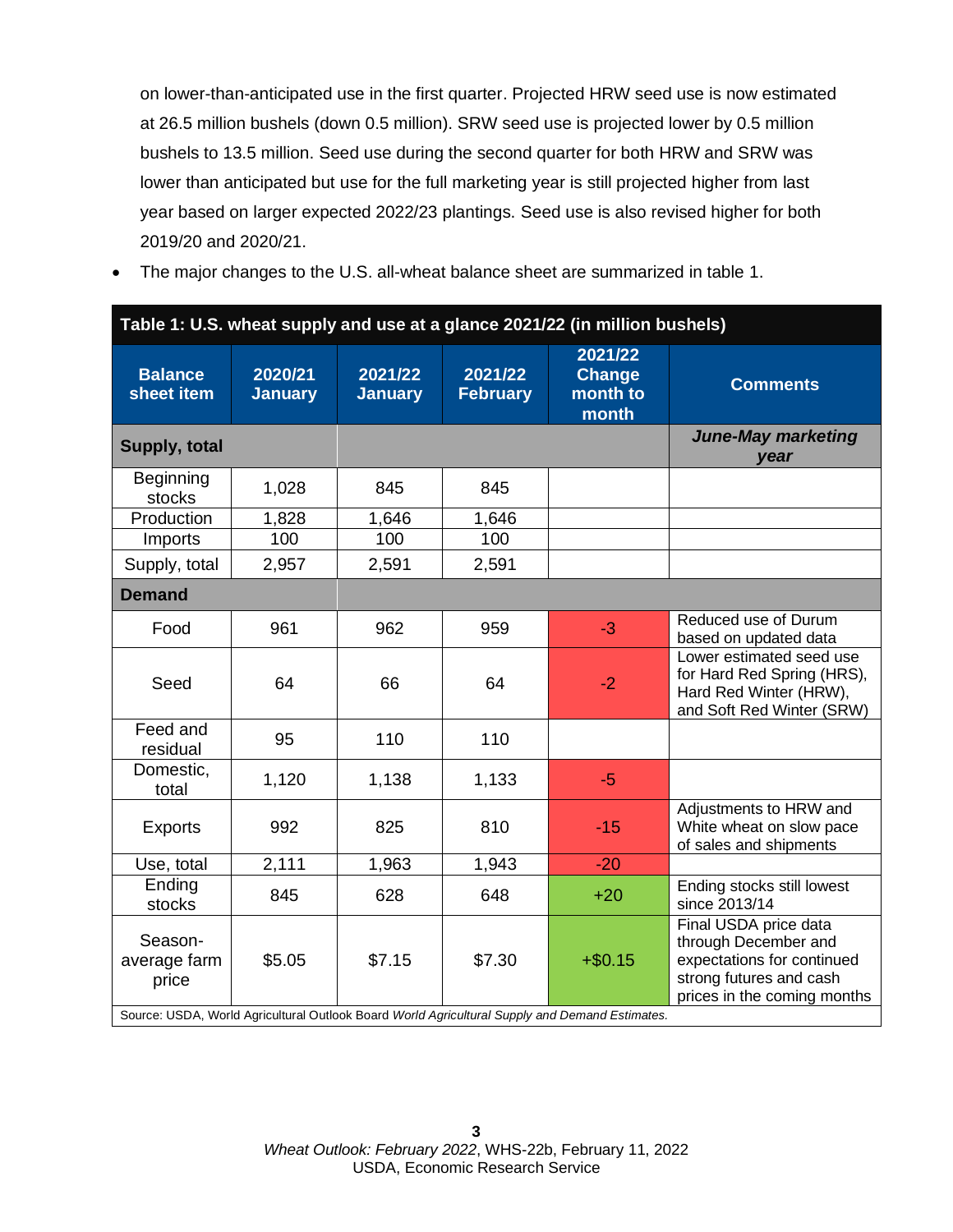### Food Use Revised Lower

USDA/NASS published the Flour Milling Products report on February 1, 2022, that provided milling statistics for October-December 2021. USDA/Economic Research Service (ERS) U.S. domestic food use calculations are derived from these data, with a trade correction based on import and export statistics for flour and wheat products. U.S. wheat food use for June-December 2021 reached an estimated 564 million bushels, representing approximately 59 percent of the revised marketing year projection of 959 million bushels (table 2). Total U.S. food use is revised down 3 million bushels this month, with Durum wheat accounting for the entire reduction.

| Marketing year        | June-December | Marketing year total | Percent of total |
|-----------------------|---------------|----------------------|------------------|
| 2013/14               | 562           | 955                  | 58.9             |
| 2014/15               | 565           | 958                  | 58.9             |
| 2015/16               | 566           | 957                  | 59.1             |
| 2016/17               | 559           | 949                  | 58.9             |
| 2017/18               | 567           | 964                  | 58.8             |
| 2018/19               | 562           | 954                  | 58.9             |
| 2019/20               | 562           | 962                  | 58.4             |
| 2020/21               | 567           | 961                  | 59.0             |
| 5-year average        |               |                      |                  |
| $(2016/17 - 2020/21)$ | 563           | 958                  | 58.8             |
| 2021/22               | 564           | 959                  | 58.8             |

#### **Table 2: Pace of U.S. wheat food use, million bushels**

Note: 5-year average includes 2016/17 through 2020/21.

Source: USDA, Economic Research Service calculations; USDA, National Agricultural Statistics Service.

Durum food use is particularly slow with the pace drifting below average in recent months (figure 2). During the early months of the COVID-19 pandemic, Durum use increased sharply based on strong demand for pasta products. In 2021/22, however, durum use appears to be returning to normal level and may be even slightly lower than that observed before the pandemic. Durum use in the current marketing year may be dampened by high prices as a small amount of Durum might have been replaced in mill grind with other classes of wheat. Durum food use for June-December is estimated at 45 million bushels, down slightly from last year and representing a relatively normal 58 percent of the projected marketing year consumption (table 3).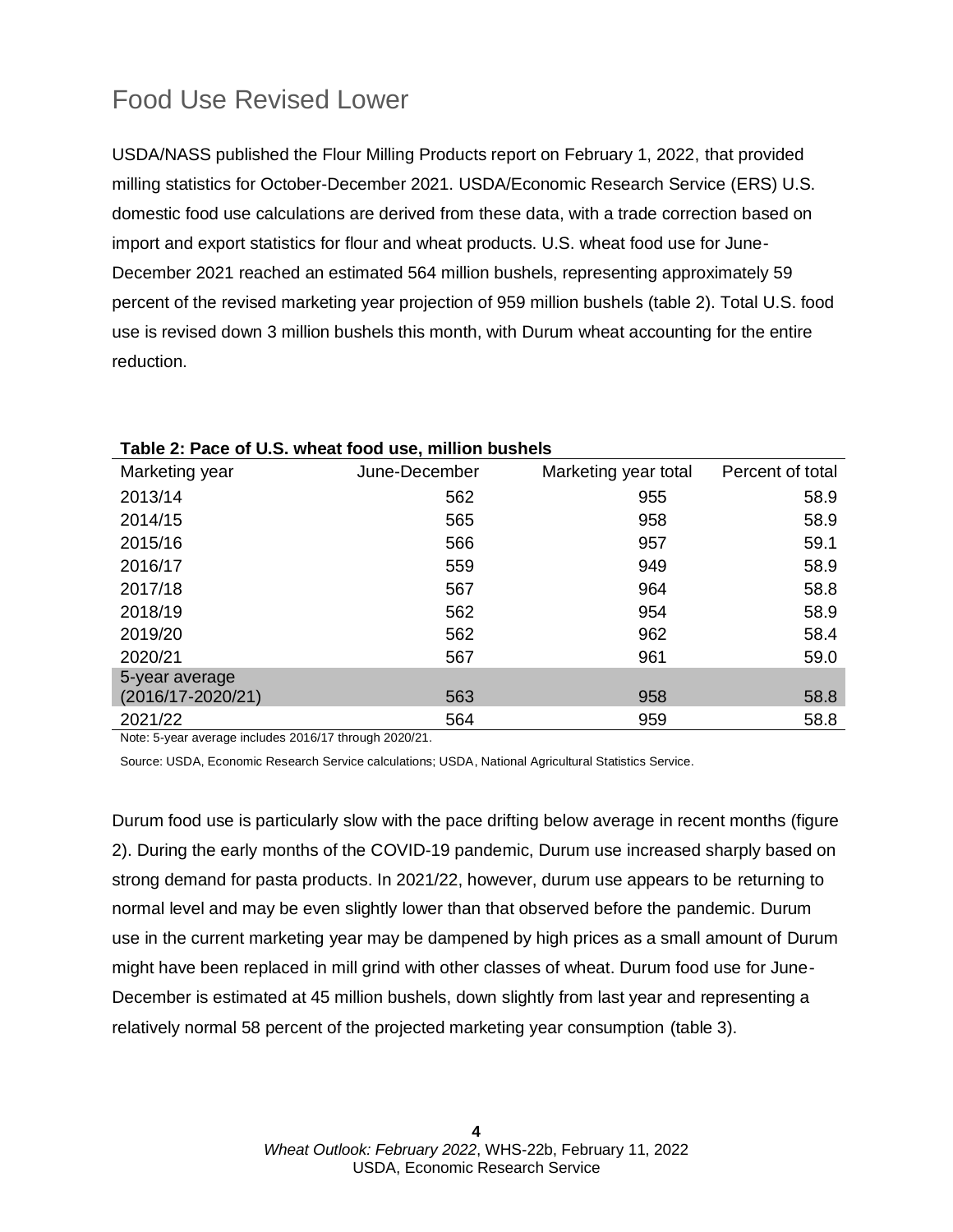#### Figure 2 **Monthly U.S. durum food use**



Source: USDA, National Agricultural Statistics Service; and USDA, Economic Research Service calculations.

| Marketing year | June-December | Marketing year total | Percent of total |  |  |  |  |
|----------------|---------------|----------------------|------------------|--|--|--|--|
| 2014/15        | 40            | 72                   | 56.4             |  |  |  |  |
| 2015/16        | 46            | 79                   | 57.7             |  |  |  |  |
| 2016/17        | 47            | 79                   | 59.1             |  |  |  |  |
| 2017/18        | 46            | 79                   | 58.3             |  |  |  |  |
| 2018/19        | 47            | 80                   | 58.4             |  |  |  |  |
| 2019/20        | 48            | 85                   | 55.8             |  |  |  |  |
| 2020/21        | 53            | 88                   | 60.7             |  |  |  |  |
| 5-year average | 48            | 82                   | 58.5             |  |  |  |  |
| 2021/22        | 45            | 77                   | 57.9             |  |  |  |  |

| Table 3: Pace of U.S. durum food use, million bushels |  |  |  |  |  |
|-------------------------------------------------------|--|--|--|--|--|
|-------------------------------------------------------|--|--|--|--|--|

Note: 5-year average includes 2016/17 through 2020/21.

Source: USDA, Economic Research Service calculations; USDA, National Agricultural Statistics Service.

### Drought Update

According to USDA analysis and data from U.S. Drought Monitor, 71 percent of U.S. winter wheat areas are in areas of drought as of Feb 8 (figure 3), up slightly from what was reported last month in the Wheat Outlook publication. Much of this area covers key HRW growing regions of western Kansas, Colorado, Oklahoma, and Texas. Drought conditions could leave some crops susceptible to damage if protective snow cover is not in place during periods of prolonged cold temperatures. Low temperatures have been reported in some of these areas, but the full effect of these conditions is not yet known. Further, White wheat production areas in the Pacific Northwest are still experiencing prolonged drought after dry conditions cut last year's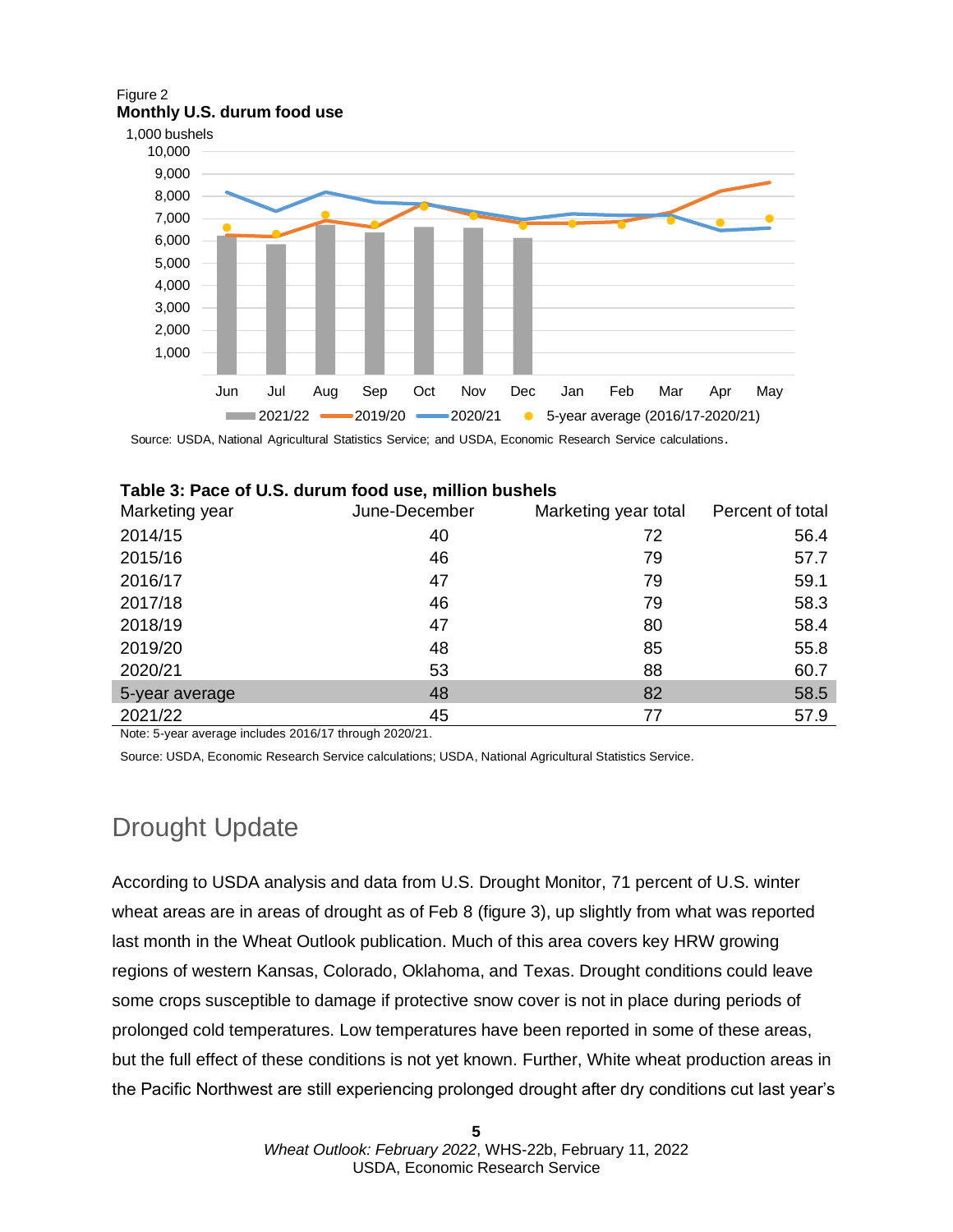crop substantially. However, spring weather conditions will have a larger impact on the 2022 wheat crop and winter conditions alone are not a reliable determinant of harvest potential. Also noteworthy is that 55 percent of spring wheat and 78 percent of Durum growing areas are also currently in regions experiencing drought conditions.



Notes: This product was prepared by the USDA, Office of the Chief Economist (OCE), World Agricultural Outlook Board (WAOB). Major and minor agricultural areas are delineated using National Agricultural Statistics Service (NASS) 2017 Census of Agriculture data. Drought areas are identified using the U.S. Drought Monitor product. Source: USDA, World Agricultural Outlook Board, Agricultural Weather and Assessments Group.

### By-Class Quarterly Balance Sheets Updated

USDA's by-class, quarterly supply and use spreadsheet was updated on February 10, 2022 to include the second quarter (September-November) of marketing year 2021/22. Previously, these data were not released until the completion of a marketing year, but now are intended to be updated each quarter throughout the year. This file is published in the same location on the USDA, Economic Research Service website as the Wheat Data spreadsheet.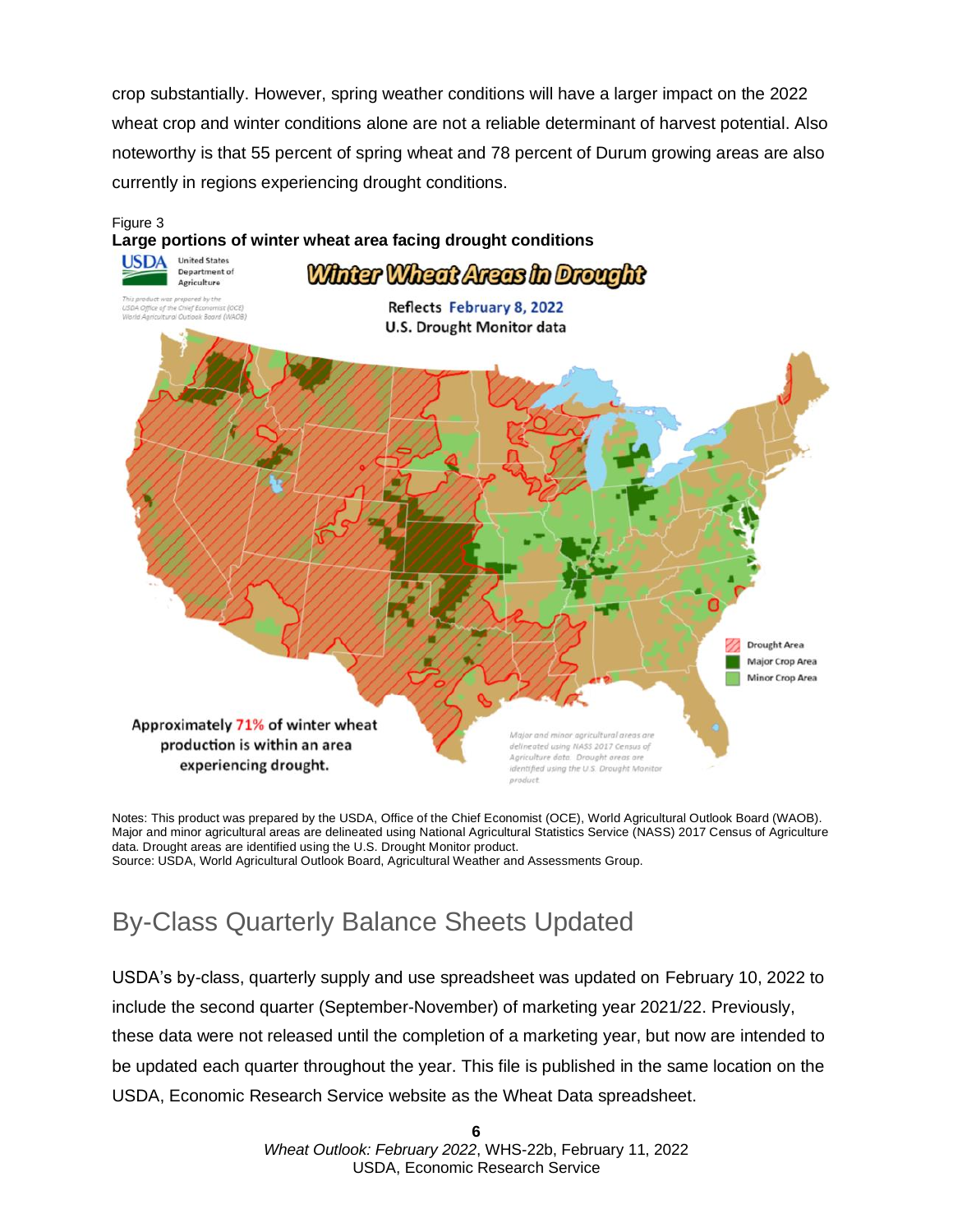## <span id="page-6-0"></span>International Outlook

### Global Production for 2021/22 Down Month-over-Month

2021/22 global production is revised down 2.2 million metric tons (MT) to 776.4 million MT. **Iraq**  and **Syria** both experienced drought issues during the growing season. Both countries experienced below-average rainfall and high temperatures resulting in weakened yields. Production in Iraq is revised down 1.0 million MT to 3.5 million due to lower yields and higher abandonment from damaged wheat. Syria is revised down 0.8 million MT to 2.0 million. The **United Kingdom** was also revised down 0.3 million MT to 14.0 million as yields were lower than expected (-0.17 MT/hectare to 7.82). Table 4 provides an overview of all production changes for February.

| Table 4: Wheat production at a glance (2021/22), February 2022 |                                                                                            |            |     |                          |  |  |  |
|----------------------------------------------------------------|--------------------------------------------------------------------------------------------|------------|-----|--------------------------|--|--|--|
| Country or region<br>Marketing year                            |                                                                                            | Production |     | Month-to-month<br>change |  |  |  |
|                                                                | <b>Million tons</b>                                                                        |            |     |                          |  |  |  |
| World                                                          |                                                                                            | 776.4      |     | (2.2)                    |  |  |  |
| Foreign                                                        |                                                                                            | 731.6      |     | (2.2)                    |  |  |  |
| <b>United States</b>                                           | June-May                                                                                   | 44.8       | Ð   |                          |  |  |  |
|                                                                |                                                                                            |            |     |                          |  |  |  |
| <b>Brazil</b>                                                  | October-September                                                                          | 7.7        |     | (0.1)                    |  |  |  |
| Iraq                                                           | July-June                                                                                  | 3.5        |     | (1.0)                    |  |  |  |
| Kazakhstan                                                     | September-August                                                                           | 11.8       |     | (0.2)                    |  |  |  |
| Moldova<br>July-June                                           |                                                                                            | 1.6        | ሞ   | 0.2 <sub>0</sub>         |  |  |  |
| Syria<br>July-June                                             |                                                                                            | 2.0        | تال | (0.8)                    |  |  |  |
| <b>United Kingdom</b><br>July-June                             |                                                                                            | 14.0       |     | (0.3)                    |  |  |  |
| Uruguay                                                        | December-November                                                                          | 1.0        | ሞ   | 0.1                      |  |  |  |
|                                                                | Note: Changes less than 100,000 metric tons are not included.                              |            |     |                          |  |  |  |
|                                                                | Source: USDA, Foreign Agricultural Service, Production, Supply, and Distribution database. |            |     |                          |  |  |  |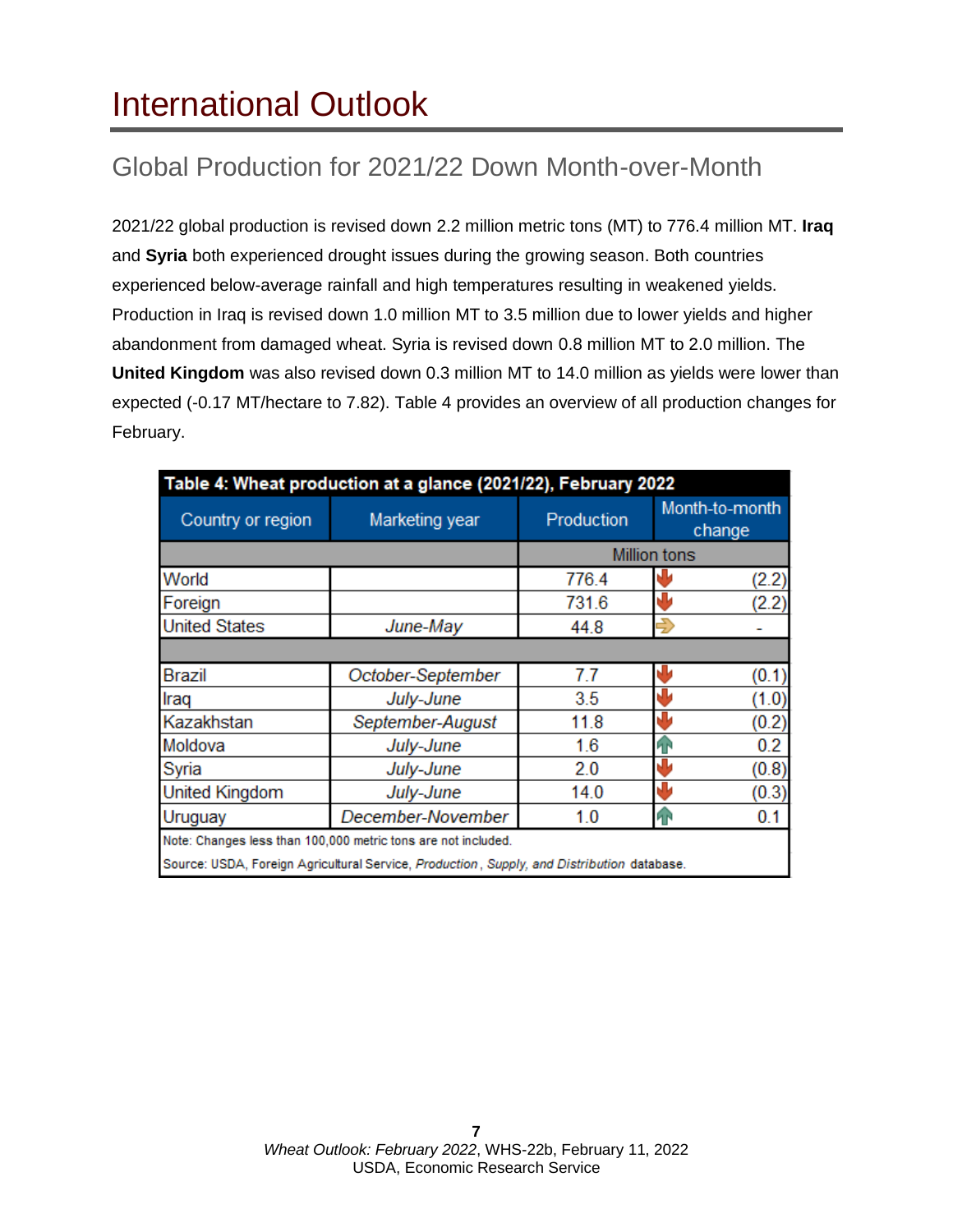### 2021/22 Global Wheat Consumption Up Slightly

Global wheat consumption is increased 0.6 million MT to 788.1 million as the food, seed, and industrial (FSI) use decrease was not enough to offset an increase for feed and residual use. FSI use is down 0.6 million MT to 625.5 million as **Iraq** and **Syria** are lowered this month (-0.3 million MT each) based on lower domestic production.

Global feed and residual use is revised up 1.1 million MT to 160.7 million. Larger than expected **Canada** feed and residual use (+1.7 million MT to 4.5 million) is partially offset by a decrease for **China** (-1.0 million MT to 35.0 million). In western Canada, the number of cattle on feed reached the highest monthly level in at least 16 years providing room for higher feed and residual use. In 2020/21, wheat was price competitive as a feed grain in China and placed them at a record feed and residual use (40.0 million MT). Since then, China's wheat-corn domestic spread has increased to \$17.90 compared to a \$44 discount a year ago (figure 4). Despite a decline in domestic production, **Syria's** feed and residual use is revised up 0.4 million MT to 1.0 million as the drought conditions limit grazing opportunities.



Notes: This price spread indicates the gap between the wholesale national average for wheat and maize. Prices used in wheatto-corn price spread are reported as U.S. dollars per metric ton. Sources: USDA, Economic Research Service calculations using data from Food and Agriculture Organization of the United Nations, Global Information and Early Warning System.

An adjustment is also made to total consumption based on the local marketing year (MY) trade adjustments for 2021/22. The unaccounted trade is remains steady (+0.1 million MT) at 1.9 million MT as MY exports and imports increased relatively the same. By adding this updated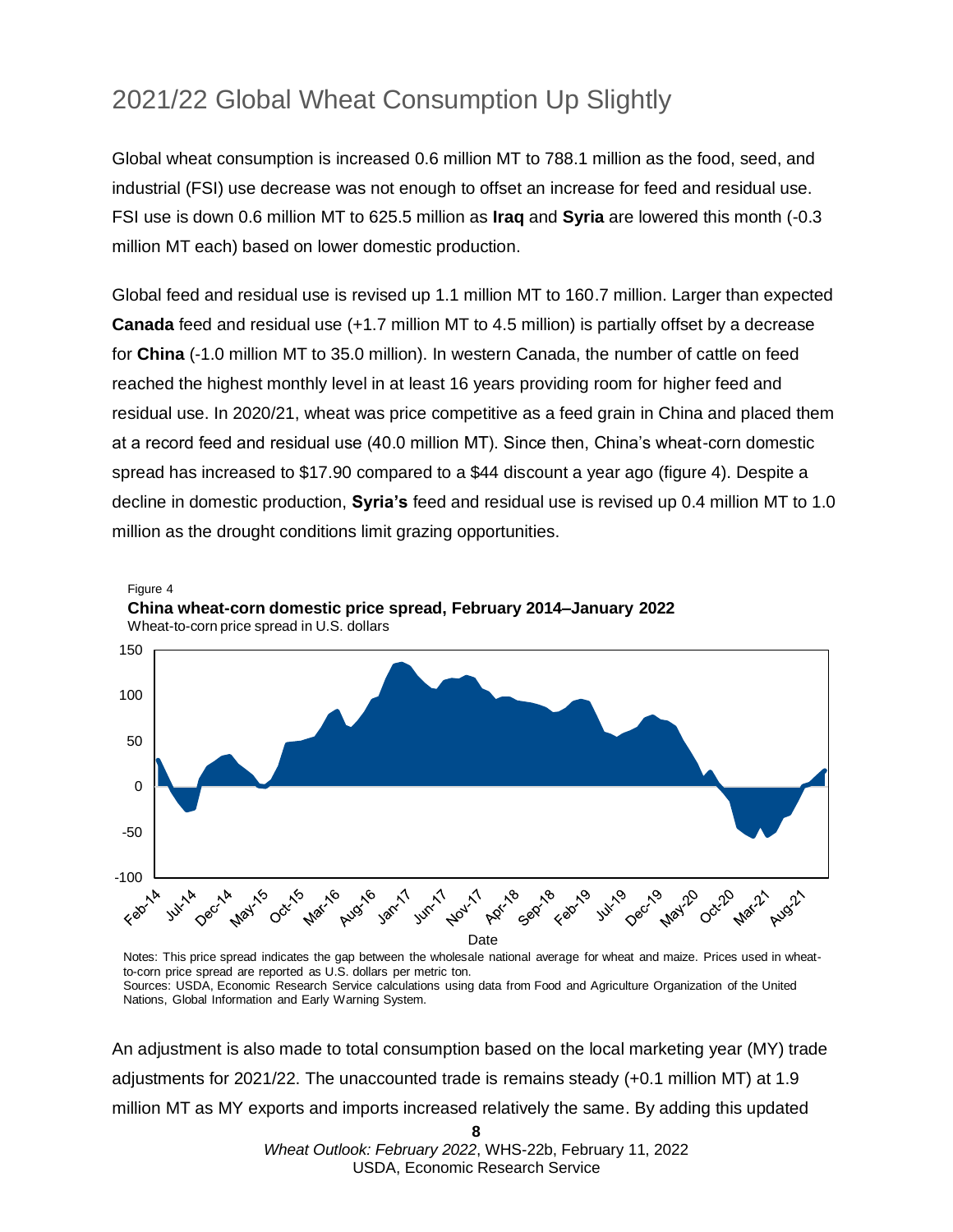calculation of unaccounted trade to total consumption, the total adjusted consumption in 2021/22 is projected at 788.1 million MT.

### Indian Exports Boost 2021/22 Global Wheat Trade

2021/22 global trade is higher as trade year (TY) exports increased by 1.8 million MT to 208.4 million. **India** continues to remain competitively prices and has the stocks to supply the global market with more wheat. For two consecutive months, India has exported more than 0.9 million MT of wheat resulting in an increase to TY exports of 1.5 million MT to 7.0 million, a new record. Exports for **Argentina** and **Brazil** are both revised up after several months of strong shipments. **Ukraine** and the **United States** partially offsets these revisions as their shipments were weak this past month.

| Table 5: Summary of 2021/22 trade adjustments, February 2022                                  |                    |                   |                    |                   |               |        |
|-----------------------------------------------------------------------------------------------|--------------------|-------------------|--------------------|-------------------|---------------|--------|
|                                                                                               | Trade year exports |                   | Trade year imports |                   |               |        |
| Country or                                                                                    | February           |                   |                    | February          |               |        |
| region                                                                                        | estimate           |                   | Change             | estimate          |               | Change |
|                                                                                               | 1,000 metric tons  |                   |                    | 1,000 metric tons |               |        |
| World                                                                                         | 208,448            | hР                | 1,750              | 204,639           | ИP            | 2,200  |
| <b>United States</b>                                                                          | 22,500             | ₩                 | (500)              | 2,800             |               |        |
|                                                                                               |                    |                   |                    |                   |               |        |
| Argentina                                                                                     | 14,500 个           |                   | 500                | 4                 |               |        |
| Bangladesh                                                                                    |                    |                   |                    | 7,500             | h P           | 100    |
| <b>Brazil</b>                                                                                 | 1,500              | 仆                 | 200                | 6,700             | Яñ            | 200    |
| Canada                                                                                        | 15,500             | Ę                 |                    | 600               | ۰Ŀ            | (100)  |
| India                                                                                         | 7,000              | m                 | 1,500              | 25                |               |        |
| Indonesia                                                                                     | 350                | 5                 |                    | 11,000            | Яñ            | 250    |
| Iraq                                                                                          |                    |                   |                    | 3,100             | Яñ            | 500    |
| Kazakhstan                                                                                    | 7,300              | h                 | 100                | 1,200             | ብ             | 200    |
| Mauritania                                                                                    |                    |                   |                    | 600               |               | (100)  |
| Moldova                                                                                       | 700                | $\bf \hat{\bf r}$ | 100                | 60                | Ę             |        |
| Morocco                                                                                       | 75                 | Ę                 |                    | 5,000             | <sub>IP</sub> | 500    |
| Saudi Arabia                                                                                  | 150                | £                 |                    | 3,600             | h             | 100    |
| South Korea                                                                                   | 390                | Ð                 |                    | 4,500             | hР            | 100    |
| Syria                                                                                         | 50                 | <sub>IP</sub>     | 50                 | 1,400             | <b>TP</b>     | 500    |
| Thailand                                                                                      | 290                | Ę                 |                    | 2,900             |               | (200)  |
| <b>Ukraine</b>                                                                                | 24,000             | J                 | (200)              | 100               |               |        |
| <b>United Kingdom</b>                                                                         | 700                |                   |                    | 2,300             | $\sqrt{1}$    | 300    |
| Note: Changes less than 100,000 metric tons are not included.                                 |                    |                   |                    |                   |               |        |
| Source: USDA, Foreign Agricultural Service, Production, Supply, and Distribution<br>database. |                    |                   |                    |                   |               |        |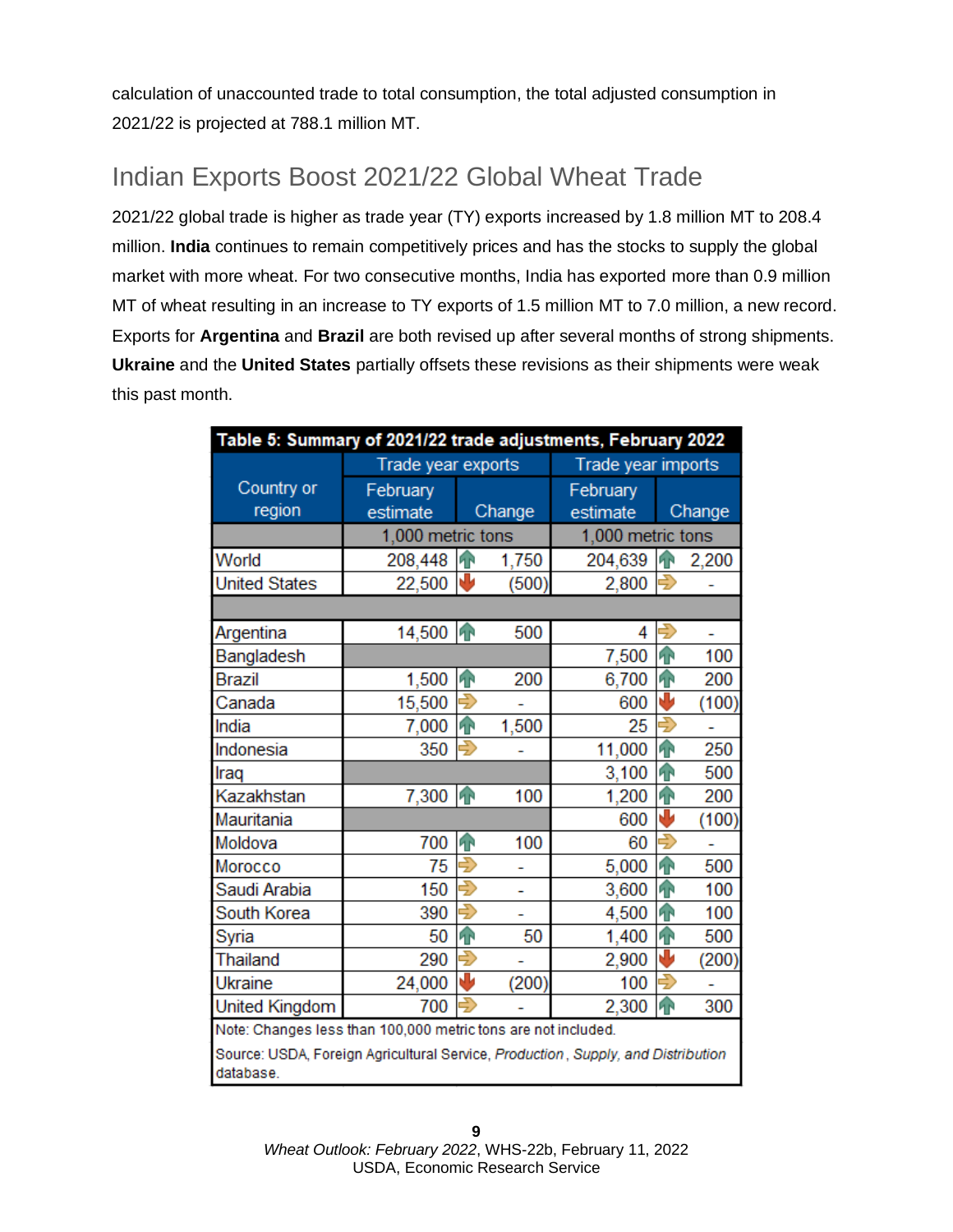Global imports are adjusted up 2.2 million MT to 204.6 million as global production is lower than expected. To cover short domestic supplies, **Iraq**, **Syria**, and the **United Kingdom** are expected to increase their imports. To learn more about the increase in wheat imports for Iraq and Syria view this month's *Grain: World Markets and Trade* by the Foreign Agriculture Service. **Morocco** suspended their import duty for wheat back in November to secure supplies for the coming year. Morocco has seen an uptick in shipments from Ukraine and Argentina resulting in an upward revision of 0.5 million MT to 5.0 million.

Global ending stocks for 2021/22 are revised down 1.7 million MT to 278.2 million (figure 5). **China's** stocks are up 1.0 million MT to 142.2 million on lower expected feed and residual use. This is offset by a decrease in major exporters ending stocks of 1.8 million MT to 51.0 million and **India** (-1.8 million MT to 26.1 million). As export demand remains robust for Argentina, its stocks are lowered 0.6 million MT to 2.1 million. **Canada's** ending stocks are reduced 2.0 million MT to 3.1 million. Feed and residual was raised based on implied August-December disappearance as inferred from Statistics Canada's updated stocks estimates. Ending stocks in **Ukraine** and the **United States** are raised by 0.4 million MT and 0.5 million MT, respectively, primarily due to lower exports. Other notable revisions are **Iraq** (+0.4 million MT to 0.7 million) and **Morocco** (+0.3 million MT to 2.7 million).



States. Source: USDA, Economic Research Service; USDA, Foreign Agricultural Service, *Production, Supply, and Distribution*  database.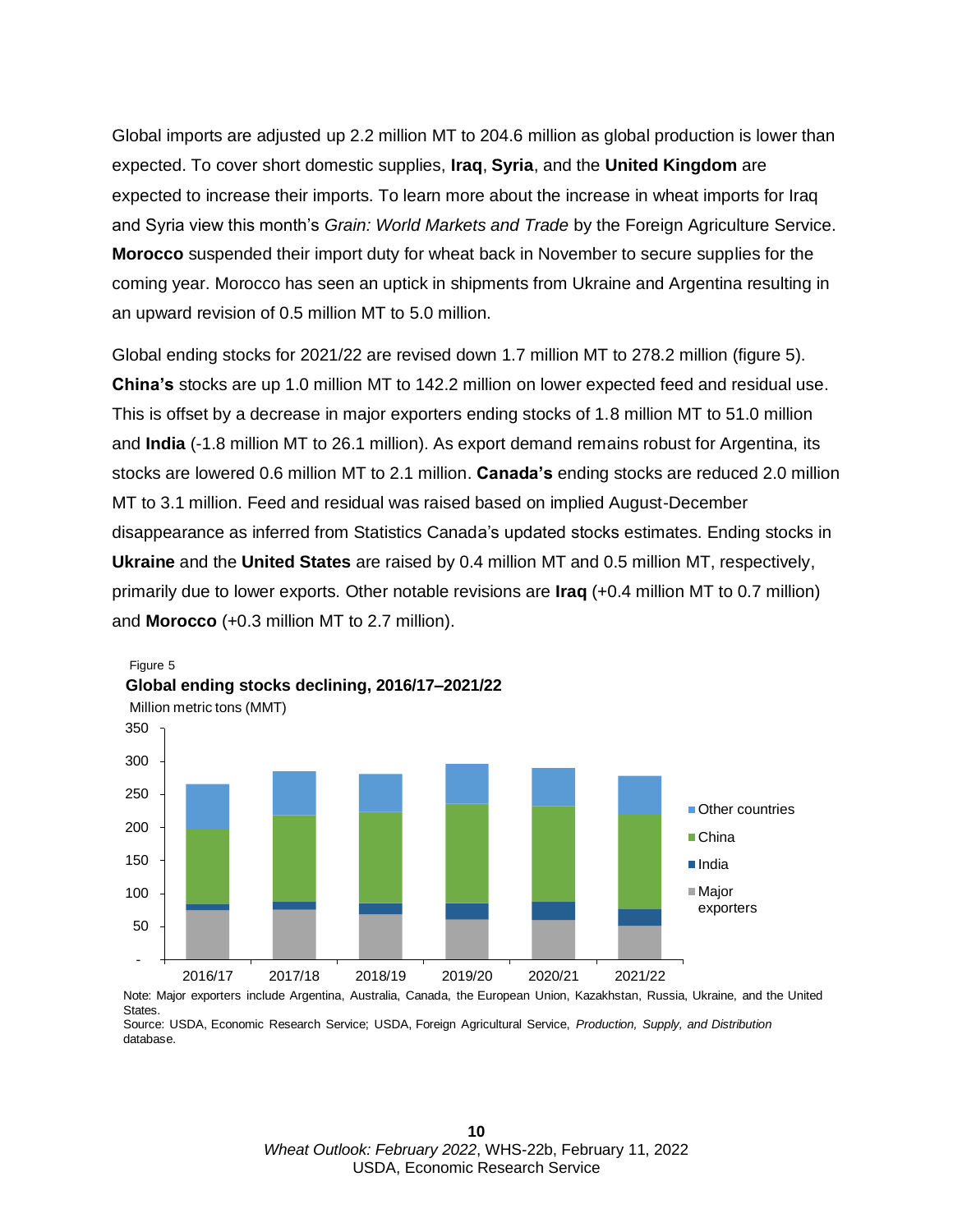## <span id="page-10-0"></span>International Feature: Evolution of Russian Wheat Export Restrictions and Potential **Impacts**

### **Introduction**

In the 1970s, Russia was the world's largest wheat importer but since the early 2000s, the country is one of the world's leading wheat exporters, competing with the European Union as the top exporter. Russia's wheat production has increased by 60 percent since 2001/02, while domestic consumption has remained relatively flat, resulting in more exportable supplies. Global wheat trade expanded with population growth and rising incomes in developing countries, primarily in North Africa and Asia, enabling Russia to export and expand their market share (figure 6). Russia's market share peaked in 2017/18 at 22 percent and has seen an overall decrease partially due to tight domestic supplies, particularly when weather concerns have led to sharply lower production. The combination of tight domestic supplies and strong exports, along with rising domestic wheat prices, prompted the Russian government to restrict the flow of exports through various policies. While the goal of these policies is to decrease or stabilize the domestic price of wheat by reducing the volume of trade, they can also contribute to higher world price when these prices are already elevated or potentially reduce incentives for Russian producers to plant wheat, exacerbating the situation. This article looks at how these export restrictions have evolved and how the effects compare to the current export policies.



database.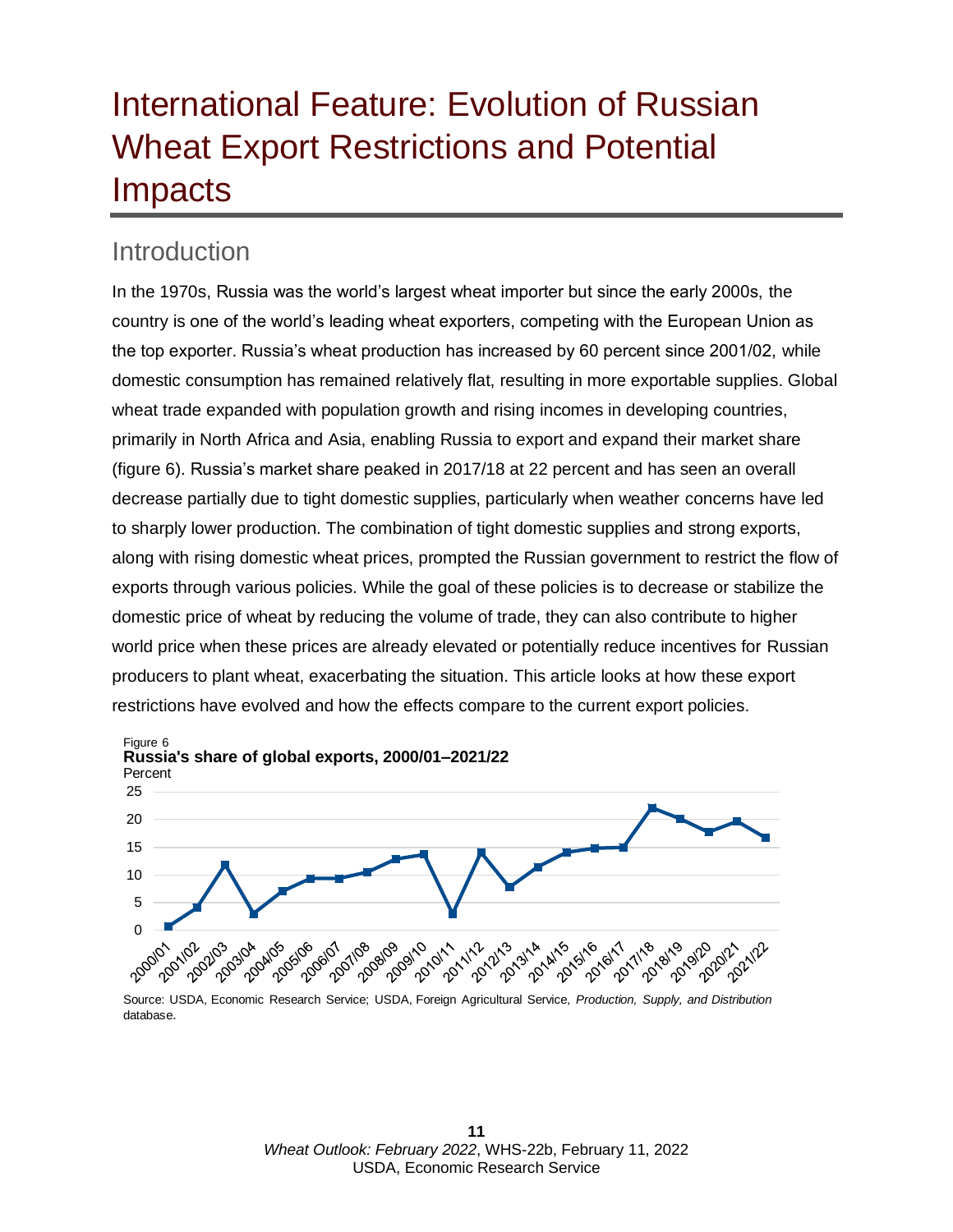### Evolution of Russian Wheat Export Restrictions

Russia implemented an export restriction on wheat in 7 of the past 15 trade years (July/June).

Table 6 provides a summary of these export restrictions.

| Table 6: Russian wheat export restriction evolution, 2007/08-2021/22 |                        |                                                                                                                                                                                                                               |  |  |  |
|----------------------------------------------------------------------|------------------------|-------------------------------------------------------------------------------------------------------------------------------------------------------------------------------------------------------------------------------|--|--|--|
| Trade year<br>(July/June)                                            | <b>Type</b>            | <b>Description</b>                                                                                                                                                                                                            |  |  |  |
| 2007/08                                                              | Export tax             | The tax started at 10 percent but increased to 40 percent in<br>early 2008 and continued until July 2008.                                                                                                                     |  |  |  |
| 2010/11                                                              | Ban on exports         | Complete ban on wheat exports from August 15, 2010 through<br>June 30, 2011.                                                                                                                                                  |  |  |  |
| 2014/15                                                              | Export tax             | Export tax of 15 percent of the customs price from February 1<br>through May 15, 2015.                                                                                                                                        |  |  |  |
| 2015/16                                                              | Export tax             | On July 15, 2015, a tax was set at 50 percent of the contract<br>price minus \$99.                                                                                                                                            |  |  |  |
| 2019/20                                                              | Export quota           | A wheat export quota was set at 7.0 million MT from April 1 to<br>June 30, 2020                                                                                                                                               |  |  |  |
| 2020/21                                                              | Export tax             | In February 2021, an export tax was set at \$29.20 per ton and<br>from March through May increased to \$59.8 per ton. The<br>floating tax started in June (see below).                                                        |  |  |  |
|                                                                      | Export quota           | An all-grain export quota was set at 17.5 million MT from<br>February 15 to June 30, 2021.                                                                                                                                    |  |  |  |
| 2021/22                                                              | Floating export<br>tax | Starting June 2021, an export tax was set weekly calculated by<br>70 percent of the difference between the indicative price and<br>\$200 per ton. This formula is adjusted higher as wheat prices<br>reach higher thresholds. |  |  |  |
|                                                                      | Export quota           | A wheat export quota was set at 8.0 million metric tons from<br>February 15 to June 30, 2022.                                                                                                                                 |  |  |  |
| Analysis.                                                            |                        | Sources: USDA, Economic Research Service; Food and Agriculture Organization of the United Nations, Food Price Monitoring and                                                                                                  |  |  |  |

Global wheat consumption exceeded production in 2007/08, resulting in tighter stocks and higher prices. Despite Russia's production being up from the previous year, the Russian government implemented a wheat export tax to curb domestic prices. This tax was set at 10 percent on November 12, 2007 but increased to 40 percent in early 2008 and continued until July. In 2010/11, both global and Russian wheat production declined and thus the Russian government took things a step further and banned wheat exports from August 15, 2010 through June 30, 2011. While exports decreased 79 percent year-over-year, ending stocks were still 6.7 percent lower than in 2009/10 due to low production. After the ban was lifted, Russian exports recovered in 2011/12 and grew further in later years. Macroeconomic factors, such as depreciation of the Russian ruble, made Russian wheat even more competitive in 2015 (figure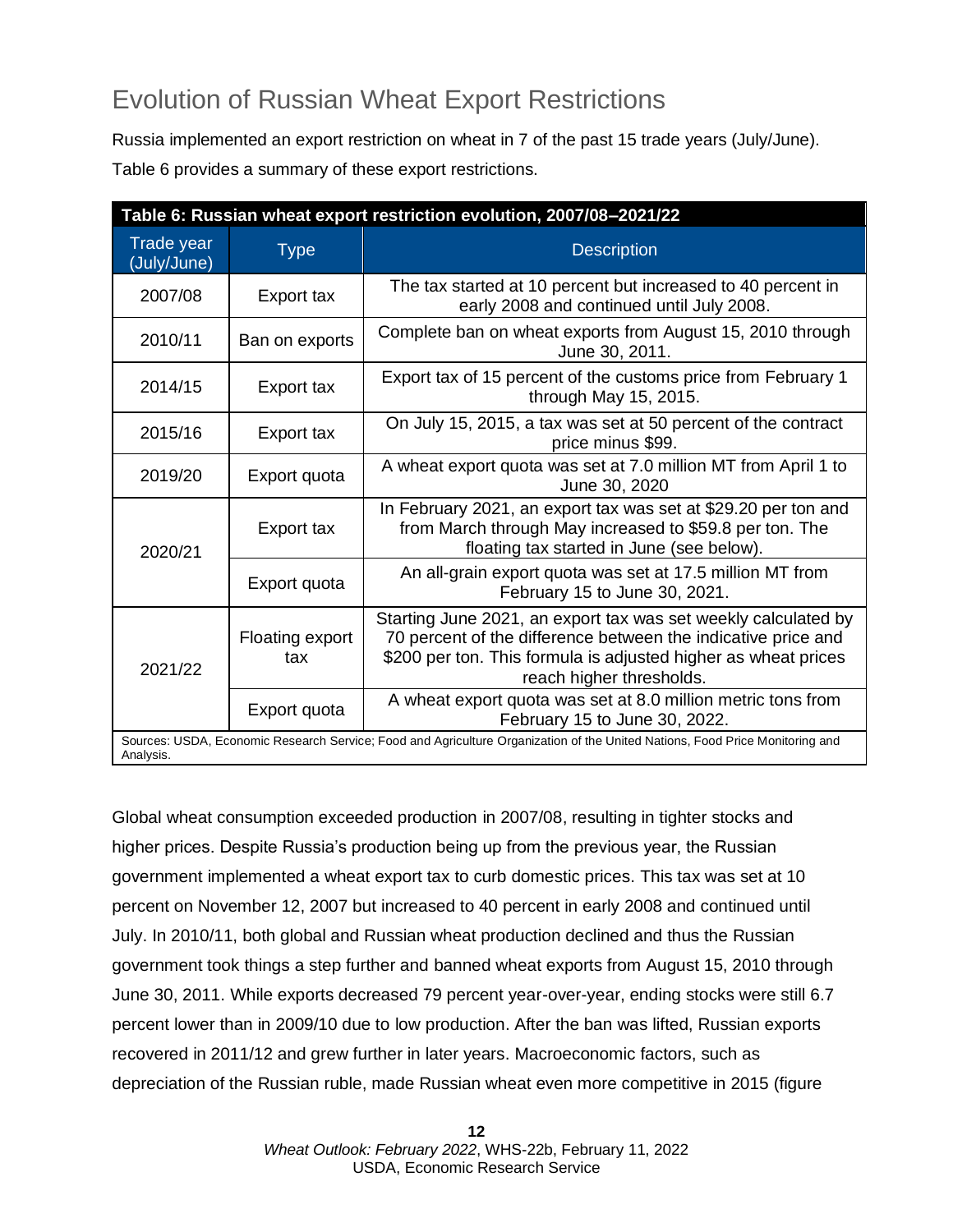7). While Russia had ample production, they implemented an export tax again until the end of the 2015/16 marketing year to slow down the pace of exports and stabilize domestic prices.

During the past two trade years, Russia implemented a grain export quota in the second half of the trade year. In 2019/20, the wheat export quota was set at 7.0 million metric tons from April to June 2020. This quota was binding within six weeks of implementation and halted wheat exports until the beginning of July. A grain export quota was set in 2020/21 for 17.5 million metric tons. On top of the grain quota, in February and March 2021 a fixed wheat export tax was set at \$29.20 per ton and \$59.80 per ton<sup>1</sup>, respectively.



Note: Daily exchange rate aggregated to trade year average; 2021/22 exports are a forecasted value and the average exchange rate is from July through January.

Sources: USDA, Economic Research Serivce; USDA, Foreign Agriculture Service; Refinitive Eikon.

In June 2021, this policy was replaced with a floating tax that is adjusted weekly based on an indicative price<sup>2</sup> provided by the Russian Ministry of Agriculture. The policy is calculated by taking 70 percent of the indicative price above \$200 per ton. In December 2021, it was announced that when the indicative price rises above \$375 per ton and \$400 per ton, the formula is adjusted with a higher percentage<sup>3</sup>. The export tax has increased from \$28 per ton on June 2 to \$93 per ton on February 9, following an upward trend in global wheat prices. The Russian Ministry of Agriculture approved the implementation of an export quota for 8.0 million metric tons of wheat from February 15 through June 30, 2022, encompassing the remainder of

<sup>&</sup>lt;sup>1</sup> Announced as 25 and 50 Euros.

<sup>&</sup>lt;sup>2</sup> Indicative price (IP): bid and offer price provided by a market maker for the purpose of information, not what they are willing to trade.

<sup>&</sup>lt;sup>3</sup> To calculate the export tax: if indicative price (IP) ≤ 375, tax = (IP-200)\*0.7; if IP > \$375, tax = (IP- $375$ <sup>\*</sup>0.8 +  $(375-200)$ <sup>\*</sup>0.7; if IP > \$400, tax =  $(IP - 400)$ <sup>\*</sup>0.9 +  $(400-375)$ <sup>\*</sup> 0.8 +  $(375-200)$ <sup>\*</sup>0.7.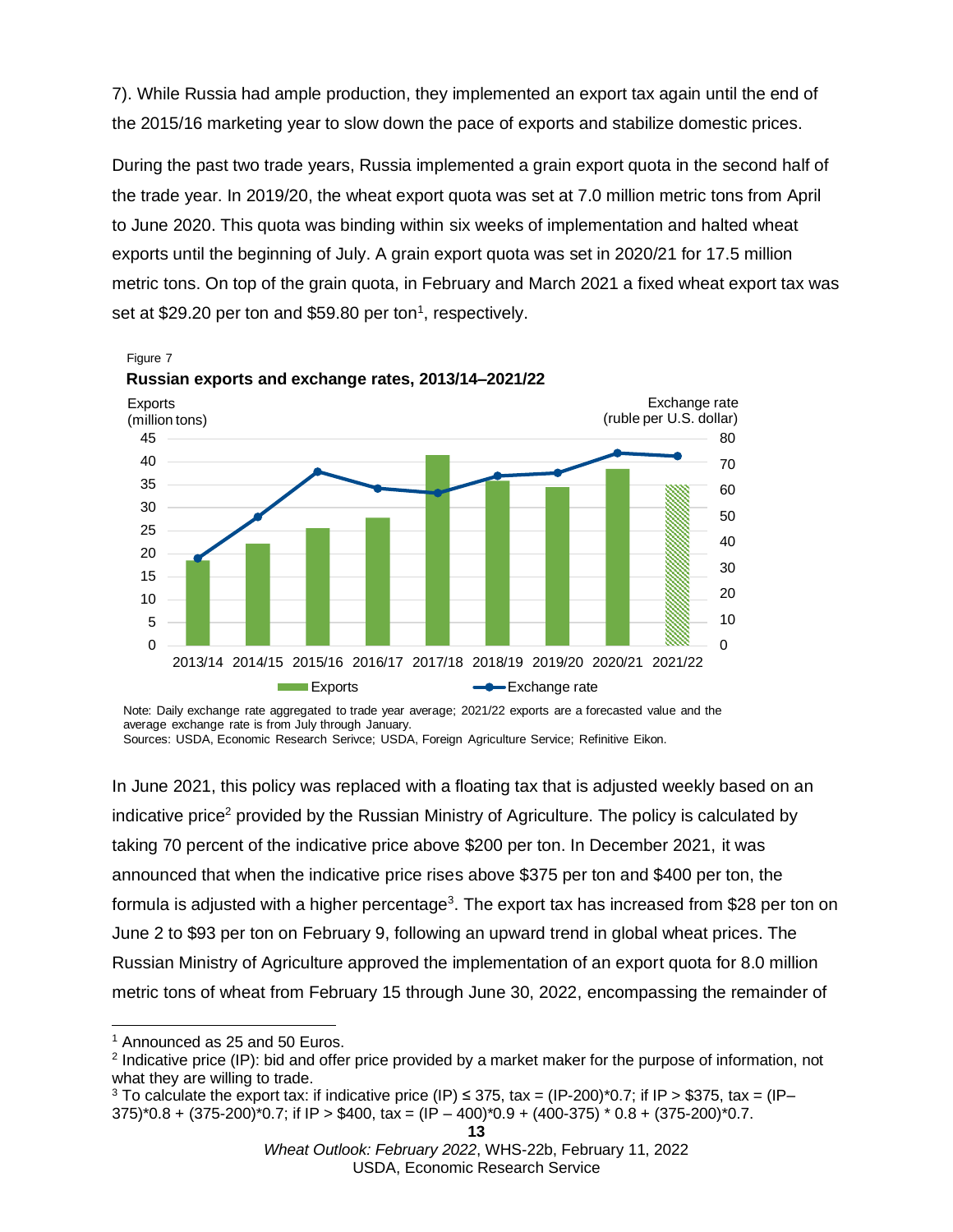Russia's 2021/22 marketing year. Generally, these polices have only restricted the trade of raw commodities with countries outside of the Eurasian Economic Union (EAEU). Wheat products are not included in the tax or quota restrictions. In December 2021, the government of Russia also announced the continuation of the export quota for wheat and meslin, barley, rye, and corn outside of the EAEU which will be determined annually for a period from February 15 to June 30. These restrictions can have multiple effects including shifting timing of exports earlier in the year.

### Potential Market Impacts

In the 2021/22 trade year, these export restrictions have affected global trade dynamics, potentially contributing to higher world prices as well as shifting demand towards other suppliers that have more flexibility in forward marketing and pricing. With higher export prices plus an export tax, Russian wheat is less competitive on the global market (table 7) and involved more in the spot market as their prices are more difficult to guarantee for future sales.

| Table 7: Year-over-year change in exporter prices, 2021-22                      |                 |                 |                   |  |  |  |
|---------------------------------------------------------------------------------|-----------------|-----------------|-------------------|--|--|--|
| <b>Exporter price</b>                                                           | January<br>2021 | January<br>2022 | Percent<br>change |  |  |  |
| Russian Milling (12.5%)                                                         | 286.2           | 333.5           | 16.5%             |  |  |  |
| Ukraine (<11%)                                                                  | 279.0           | 314.8           | 12.8%             |  |  |  |
| Romania (12.5%)                                                                 | 287.2           | 328.5           | 14.4%             |  |  |  |
| United States Hard Red Winter (11.5%)                                           | 289.4           | 374.2           | 29.3%             |  |  |  |
| Source: USDA, Economic Research Service using International Grain Council data. |                 |                 |                   |  |  |  |

Figure 8

#### **Russia's wheat export tax rising steadily while export pace slows, July–June, 2021/22**



Note: Export tax is calculated as a monthly average based on weekly announcements from the Russian Ministry of Agriculture; 5-year average includes 2016/17 through 2020/21.

Sources: USDA, Economic Research Service calculations using Russian Ministry of Agriculture and Trade Data Monitor data.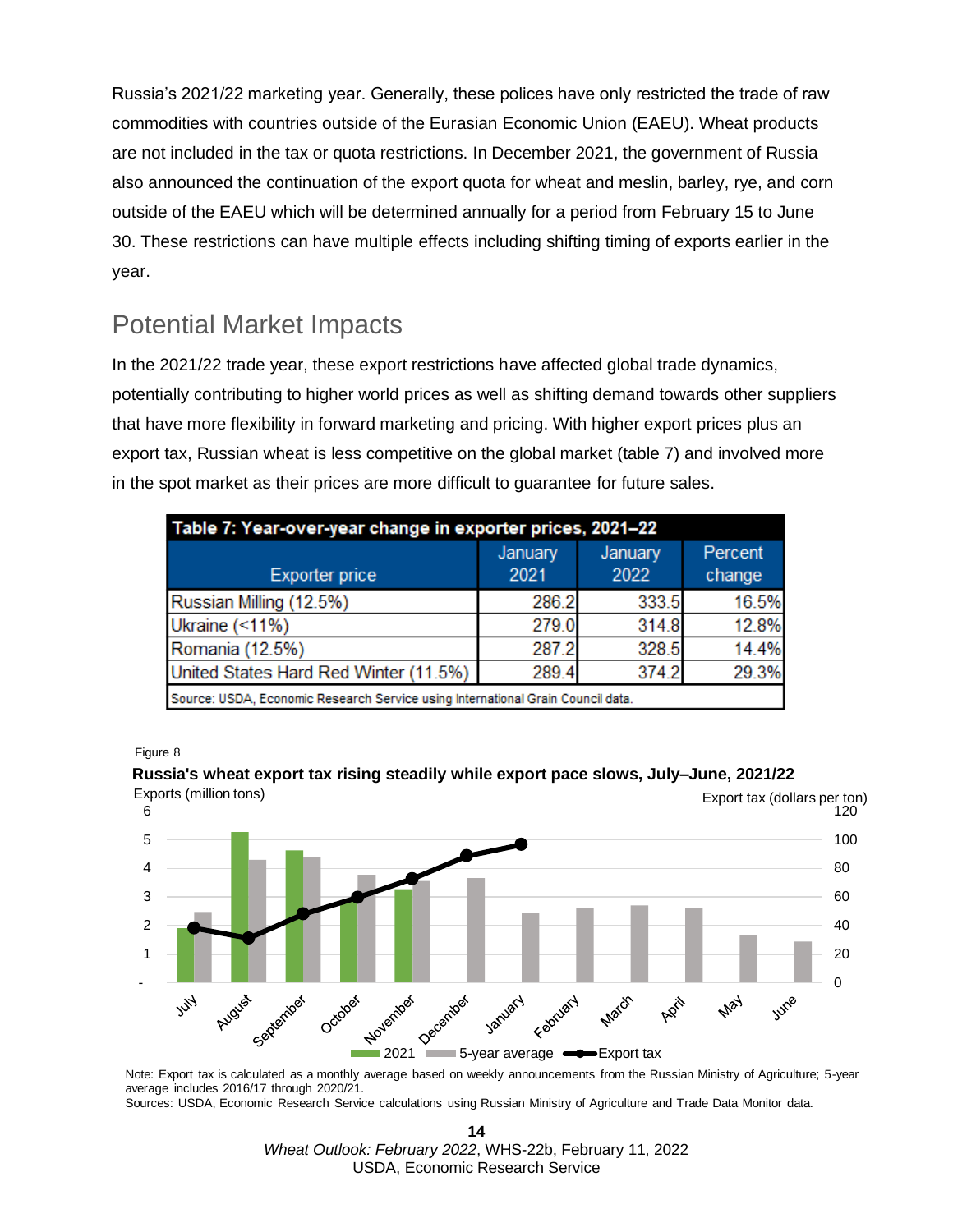In July 2021, Russia's exports were lower than average, but when the tax dipped in August, the exports increased 1.0 million tons above average and remained elevated in September. The volume of shipments dropped below average in October and November, while the export tax continued to increase each month (figure 8). The export pace in December and January is uncertain ahead of the quota implementation but will be limited to 8.0 million MT after February 15, 2022.

On average, Russian exports tend to be larger in the first half of the trade year. Trade restrictions are put in place mainly in the second half of the trade year when exports would normally be trending down. During both trade years (2019/20 and 2020/21), Russia placed a quota in the second half of the trade year (figure 9, dotted lines). Compared with the 5-year average, the steep increase in exports ahead of the quotas suggests that Russian exporters were trying to export wheat before the policy being implemented. In early 2021, another quota was put in place along with an export tax. While exports were sharply lower in March 2021, Russia's export volume in the 2020/21 trade year was still the second highest on record, driven by strong shipments at the start of the marketing year. This behavior is likely to continue for the remainder of 2021/22. With export restrictions from Russia becoming a normal occurrence, Russian grain traders can anticipate these polices and may choose to increase exports at the beginning of the marketing year.



quota was from Febuary - June 2021; 5-year average: 2016/17 through 2020/21. Source: USDA, Economic Research Service calculations using Trade Data Monitor data.

With reduced Russian supplies in the global market, because of the 2021/22 export quota, major importers must shift their sources to meet domestic needs. In 2020/21, Russia was

**<sup>15</sup>**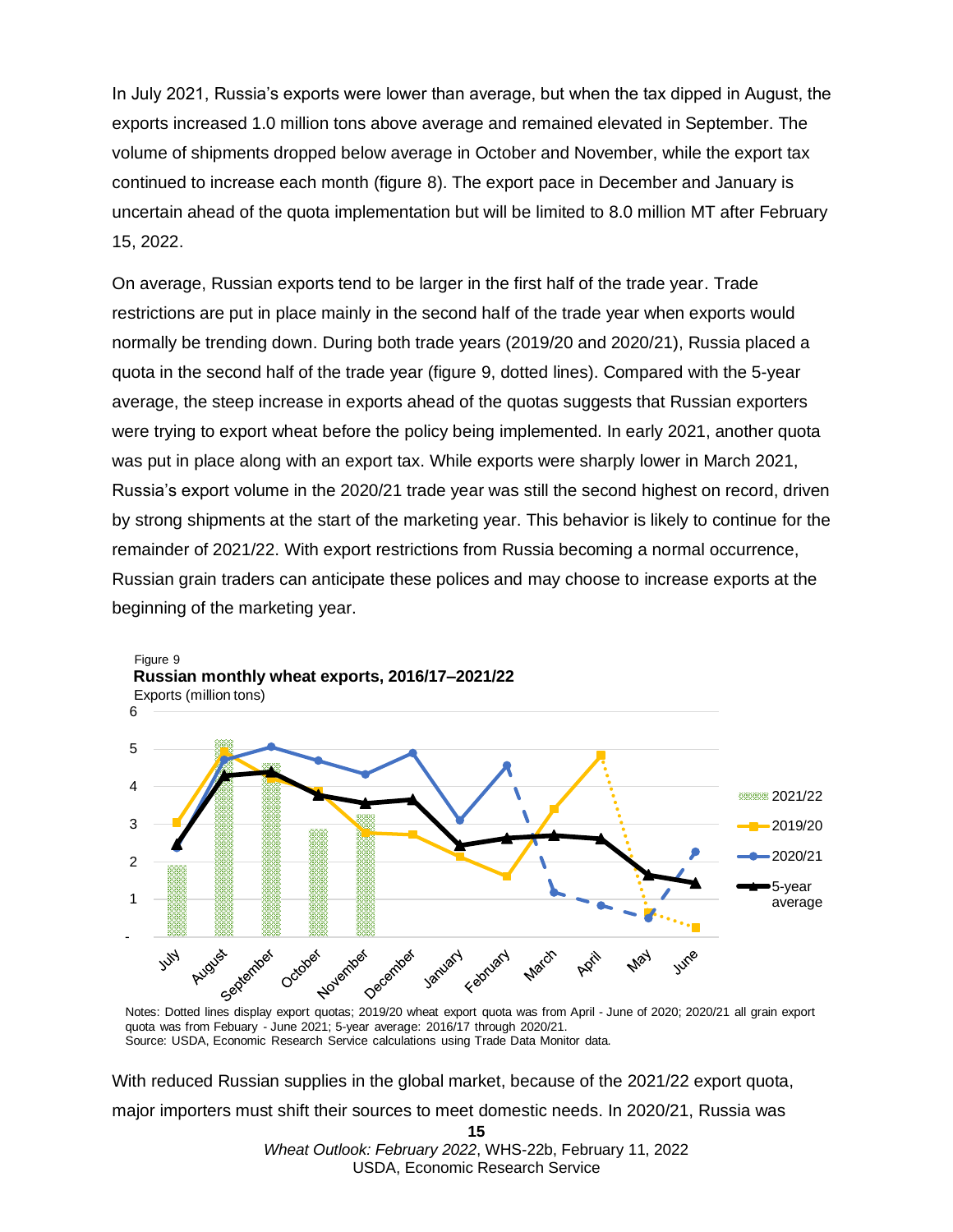Turkey and Egypt's main supplier. While both countries have imported more in the first few months of 2021/22, Russia's share of their imports are smaller year over year (figure 10). From July through November 2020, Russia exported 4.2 million metric tons of wheat to Egypt, 1.4 million metric tons more than this year. In 2021/22, Egypt is importing more from the European Union (specifically Romania) and has already imported more from Ukraine, than it did in the entire 2020/21 trade year. Turkey is only slightly behind pace on Russian imports, but it has more than doubled its imports from Ukraine compared with last year. Ukraine and the European Union were able to benefit from Russia's tight supplies and restricted exports as they had ample supplies this year that made their prices more competitive (table 7).



Source: USDA, Economic Research Service using data from Trade Data Monitor.

Over the past decade, Russia's wheat export restrictions have become more onerous. These export restrictions affected the timing and quantity of Russian shipments, with trade policy uncertainty potentially contributing to higher world prices as well as shifting demand towards other suppliers. As these export restrictions are expected to continue, the global wheat market will likely adjust and adapt to Russian trade policies.